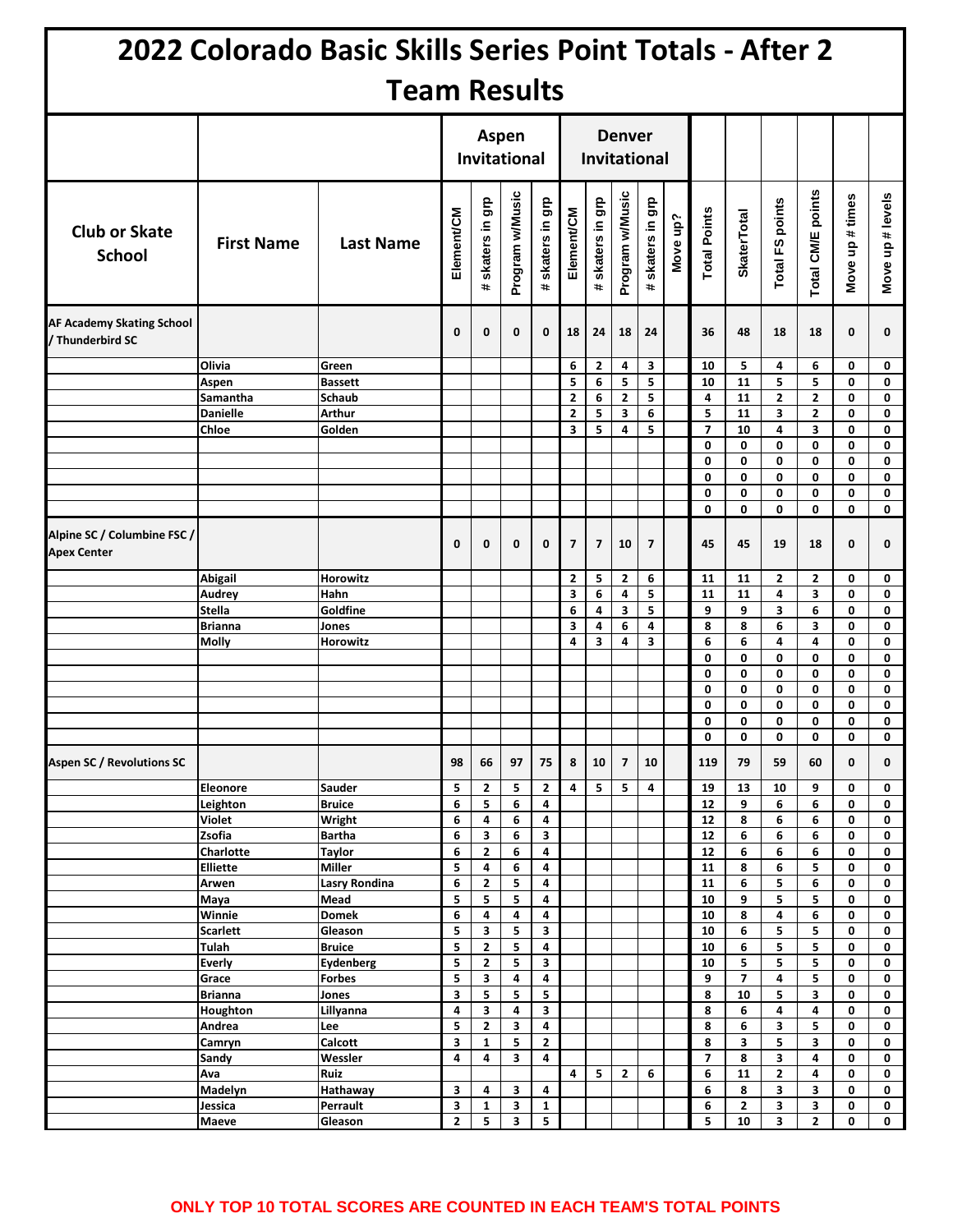|                                                                                             |                     | 2022 Colorado Basic Skills Series Point Totals - After 2 |            |                                        |                 |                  |                     |                  |                 |                                    |          |                                            |                    |                 |                   |                 |                  |
|---------------------------------------------------------------------------------------------|---------------------|----------------------------------------------------------|------------|----------------------------------------|-----------------|------------------|---------------------|------------------|-----------------|------------------------------------|----------|--------------------------------------------|--------------------|-----------------|-------------------|-----------------|------------------|
|                                                                                             | <b>Team Results</b> |                                                          |            |                                        |                 |                  |                     |                  |                 |                                    |          |                                            |                    |                 |                   |                 |                  |
|                                                                                             |                     |                                                          | Aspen      | <b>Invitational</b>                    |                 |                  | <b>Invitational</b> | <b>Denver</b>    |                 |                                    |          |                                            |                    |                 |                   |                 |                  |
| <b>Club or Skate</b><br><b>School</b>                                                       | <b>First Name</b>   | <b>Last Name</b>                                         | Element/CM | skaters in grp<br>$\ddot{\phantom{a}}$ | Program w/Music | # skaters in grp | Element/CM          | # skaters in grp | Program w/Music | g<br>10<br>skaters in<br>$\ddot{}$ | Move up? | <b>Total Points</b>                        | <b>SkaterTotal</b> | Total FS points | Total CM/E points | Move up # times | Move up # levels |
| <b>Broadmoor SC / World</b><br><b>Arena LTS</b>                                             |                     |                                                          | 0          | $\mathbf{0}$                           | $\mathbf{0}$    | $\mathbf{0}$     | $\mathbf{0}$        | $\mathbf{0}$     | $\mathbf{0}$    | $\mathbf{0}$                       |          | $\mathbf{0}$                               | $\mathbf{0}$       | $\mathbf{0}$    | $\mathbf{0}$      | 0               | 0                |
|                                                                                             |                     |                                                          |            |                                        |                 |                  |                     |                  |                 |                                    |          | 0                                          | 0                  | 0               | 0                 | 0               | 0                |
|                                                                                             |                     |                                                          |            |                                        |                 |                  |                     |                  |                 |                                    |          | $\mathbf 0$                                | 0                  | $\mathbf{0}$    | $\mathbf{0}$      | 0               | 0                |
|                                                                                             |                     |                                                          |            |                                        |                 |                  |                     |                  |                 |                                    |          | 0                                          | 0                  | 0               | 0                 | 0               | 0                |
|                                                                                             |                     |                                                          |            |                                        |                 |                  |                     |                  |                 |                                    |          | 0                                          | 0                  | 0               | 0                 | 0               | 0                |
|                                                                                             |                     |                                                          |            |                                        |                 |                  |                     |                  |                 |                                    |          | $\mathbf 0$                                | 0                  | 0               | 0                 | 0               | 0                |
|                                                                                             |                     |                                                          |            |                                        |                 |                  |                     |                  |                 |                                    |          | $\mathbf 0$<br>0                           | 0<br>0             | 0<br>0          | 0<br>0            | 0<br>0          | 0<br>0           |
|                                                                                             |                     |                                                          |            |                                        |                 |                  |                     |                  |                 |                                    |          | 0                                          | 0                  | 0               | 0                 | 0               | 0                |
|                                                                                             |                     |                                                          |            |                                        |                 |                  |                     |                  |                 |                                    |          | $\mathbf 0$                                | $\mathbf{0}$       | 0               | 0                 | 0               | 0                |
|                                                                                             |                     |                                                          |            |                                        |                 |                  |                     |                  |                 |                                    |          | 0                                          | 0                  | 0               | 0                 | 0               | 0                |
| <b>Centennial SC / Sertich LTS</b><br>/ International Skating<br><b>Academy of Colorado</b> |                     |                                                          | 0          | 0                                      | 0               | $\mathbf 0$      | 24                  | 26               | 27              | 27                                 |          | 51                                         | 53                 | 27              | 24                | 0               | 0                |
|                                                                                             | Elinor              | Caroon                                                   |            |                                        |                 |                  | 5                   | 5                | 6               | 5                                  |          | 11                                         | 10                 | 6               | 5                 | 0               | 0                |
|                                                                                             | Richard             | <b>Merkling</b>                                          |            |                                        |                 |                  | 3                   | 5                | 5               | 3                                  |          | 8                                          | 8                  | 5               | 3                 | 0               | 0                |
|                                                                                             | Arya                | Thomson                                                  |            |                                        |                 |                  | 3<br>4              | 5<br>5           | 4<br>3          | 6<br>4                             |          | $\overline{\phantom{a}}$<br>$\overline{7}$ | 11<br>9            | 4<br>3          | 3<br>4            | 0<br>0          | 0<br>0           |
|                                                                                             | Sierra<br>Xavier    | Larsen<br>Merkling                                       |            |                                        |                 |                  | 5                   | $\overline{2}$   | 5               | 3                                  |          | 10                                         | 5                  | 5               | 5                 | 0               | 0                |
|                                                                                             | Andrew              | <b>Berry</b>                                             |            |                                        |                 |                  | 4                   | 4                | 4               | 6                                  |          | 8                                          | 10                 | 4               | 4                 | 0               | 0                |
|                                                                                             |                     |                                                          |            |                                        |                 |                  |                     |                  |                 |                                    |          | 0                                          | 0                  | 0               | 0                 | 0               | 0                |
|                                                                                             |                     |                                                          |            |                                        |                 |                  |                     |                  |                 |                                    |          | 0                                          | 0                  | 0               | 0                 | 0               | 0                |
|                                                                                             |                     |                                                          |            |                                        |                 |                  |                     |                  |                 |                                    |          | 0                                          | 0                  | 0               | 0                 | 0               | 0                |
|                                                                                             |                     |                                                          |            |                                        |                 |                  |                     |                  |                 |                                    |          | 0                                          | 0                  | 0               | 0                 | 0               | 0                |
|                                                                                             |                     |                                                          |            |                                        |                 |                  |                     |                  |                 |                                    |          | 0                                          | 0                  | 0               | 0                 | 0               | 0                |
|                                                                                             |                     |                                                          |            |                                        |                 |                  |                     |                  |                 |                                    |          | 0                                          | 0                  | 0               | 0                 | 0               | 0                |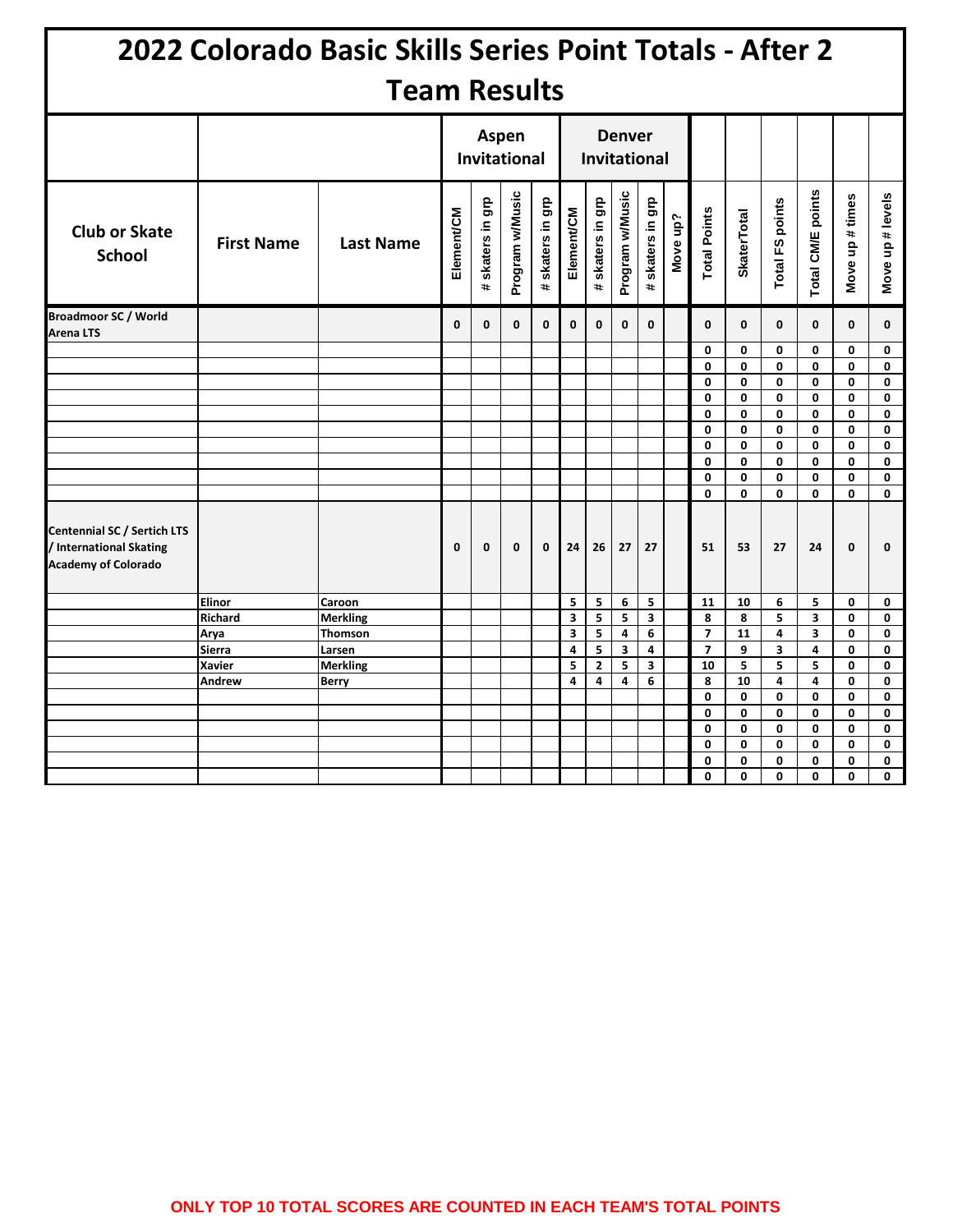|                                                                   |                           | 2022 Colorado Basic Skills Series Point Totals - After 2 |            |                              |                 |                                        |                              |                                        |                     |                                |          |                     |                    |                   |                   |                 |                  |
|-------------------------------------------------------------------|---------------------------|----------------------------------------------------------|------------|------------------------------|-----------------|----------------------------------------|------------------------------|----------------------------------------|---------------------|--------------------------------|----------|---------------------|--------------------|-------------------|-------------------|-----------------|------------------|
|                                                                   |                           | <b>Team Results</b>                                      |            |                              |                 |                                        |                              |                                        |                     |                                |          |                     |                    |                   |                   |                 |                  |
|                                                                   |                           |                                                          |            | Aspen<br><b>Invitational</b> |                 |                                        |                              | <b>Denver</b>                          | <b>Invitational</b> |                                |          |                     |                    |                   |                   |                 |                  |
| <b>Club or Skate</b><br><b>School</b>                             | <b>First Name</b>         | <b>Last Name</b>                                         | Element/CM | skaters in grp<br>÷.         | Program w/Music | skaters in grp<br>$\ddot{\phantom{a}}$ | Element/CM                   | skaters in grp<br>$\ddot{\phantom{a}}$ | Program w/Music     | grp<br>skaters in<br>$\ddot{}$ | Move up? | <b>Total Points</b> | <b>SkaterTotal</b> | Total FS points   | Total CM/E points | Move up # times | Move up # levels |
| Denver Colorado FSC /<br>South Suburban / Family<br><b>Sports</b> |                           |                                                          | 0          | 0                            | $\mathbf 0$     | 0                                      |                              | 143 147 132 160                        |                     |                                |          | 118                 | 110                | 69                | 70                | 0               | 0                |
|                                                                   | Kayla                     | Probst                                                   |            |                              |                 |                                        | 6                            | 5                                      | 6                   | 6                              |          | 12                  | 11                 | 6                 | 6                 | 0               | 0                |
|                                                                   | <b>Madison</b>            | Song                                                     |            |                              |                 |                                        | 6                            | 5                                      | 6                   | 5                              |          | 12                  | 10                 | 6                 | 6                 | 0               | 0                |
|                                                                   | <b>Natalie</b>            | <b>Figaro</b>                                            |            |                              |                 |                                        | 6                            | 4                                      | 6                   | 6                              |          | 12                  | 10                 | 6                 | 6                 | 0               | 0                |
|                                                                   | Lincoln<br>Yeva           | Pacheco<br>Popilnukha                                    |            |                              |                 |                                        | 6<br>6                       | 5<br>5                                 | 6<br>6              | 5<br>5                         |          | 12<br>12            | 10<br>10           | 6<br>6            | 6<br>6            | 0<br>0          | 0<br>$\mathbf 0$ |
|                                                                   | Fatima                    | <b>Dukmak</b>                                            |            |                              |                 |                                        | 6                            | 3                                      | 6                   | 3                              |          | 12                  | 6                  | 6                 | 6                 | 0               | 0                |
|                                                                   | Caleb                     | Probst                                                   |            |                              |                 |                                        | 6                            | $\overline{2}$                         | 6                   | 3                              |          | 12                  | 5                  | 6                 | 6                 | 0               | 0                |
|                                                                   | Lucas                     | Fridman                                                  |            |                              |                 |                                        | 6                            | $\mathbf{2}$                           | 6                   | $\mathbf{2}$                   |          | 12                  | 4                  | 6                 | 6                 | 0               | 0                |
|                                                                   | Penelope                  | Mikita                                                   |            |                              |                 |                                        | 5                            | 6                                      | 6                   | 6                              |          | 11                  | 12                 | 6                 | 5                 | 0               | 0                |
|                                                                   | Defne                     | Gucuk                                                    |            |                              |                 |                                        | 6                            | 5                                      | 5                   | 6                              |          | 11                  | 11                 | 5                 | 6                 | 0               | 0                |
|                                                                   | Sofia<br><b>Charlotte</b> | Semochkina<br>Gale                                       |            |                              |                 |                                        | 6<br>5                       | 5<br>5                                 | 5<br>5              | 6<br>5                         |          | 11<br>10            | 11<br>10           | 5<br>5            | 6<br>5            | 0<br>0          | 0<br>0           |
|                                                                   | Rhianna                   | Probst                                                   |            |                              |                 |                                        | 5                            | 5                                      | 5                   | 5                              |          | 10                  | 10                 | 5                 | 5                 | 0               | 0                |
|                                                                   | Emma                      | Lee                                                      |            |                              |                 |                                        | $\overline{\mathbf{4}}$      | 5                                      | 5                   | 5                              |          | 9                   | 10                 | 5                 | 4                 | 0               | 0                |
|                                                                   | Keira                     | Lacey                                                    |            |                              |                 |                                        | 4                            | 5                                      | 5                   | 5                              |          | 9                   | 10                 | 5                 | 4                 | 0               | $\mathbf 0$      |
|                                                                   | <b>Brinley</b>            | Rodriguez                                                |            |                              |                 |                                        | 5                            | 5                                      | 4                   | 5                              |          | 9                   | 10                 | 4                 | 5                 | 0               | 0                |
|                                                                   | Sophia                    | LaMarche                                                 |            |                              |                 |                                        | 5<br>5                       | 5                                      | 4                   | 5                              |          | 9                   | 10                 | 4                 | 5<br>5            | 0               | 0                |
|                                                                   | Sakina<br>Naomi           | <b>Dukmak</b><br>Appiah                                  |            |                              |                 |                                        | 4                            | 4<br>6                                 | 4<br>4              | 4<br>6                         |          | 9<br>8              | 8<br>12            | 4<br>4            | 4                 | 0<br>0          | 0<br>0           |
|                                                                   | <b>Briella</b>            | Ali                                                      |            |                              |                 |                                        | 4                            | 5                                      | 4                   | 6                              |          | 8                   | 11                 | 4                 | 4                 | 0               | 0                |
|                                                                   | Victoria                  | Konkine                                                  |            |                              |                 |                                        | 5                            | 5                                      | 3                   | 5                              |          | 8                   | 10                 | 3                 | 5                 | 0               | 0                |
|                                                                   | Amelia                    | <b>Zalneraitis</b>                                       |            |                              |                 |                                        | 5                            | 5                                      | 3                   | 5                              |          | 8                   | 10                 | 3                 | 5                 | 0               | 0                |
|                                                                   | Chloe                     | Kogan                                                    |            |                              |                 |                                        | 5                            | 4                                      | 3                   | 6                              |          | 8                   | 10                 | 3                 | 5                 | 0               | 0                |
|                                                                   | Kayla<br>Madelyn          | Genzer                                                   |            |                              |                 |                                        | 3<br>$\overline{\mathbf{2}}$ | 6<br>5                                 | 4<br>4              | 6<br>5                         |          | $\overline{7}$<br>6 | $12$<br>10         | 4<br>4            | 3<br>$\mathbf{2}$ | 0<br>0          | 0<br>0           |
|                                                                   | Grace                     | Knapp<br>Stermole                                        |            |                              |                 |                                        | 4                            | 5                                      | $\mathbf{2}$        | 5                              |          | 6                   | 10                 | $\mathbf{2}$      | 4                 | 0               | 0                |
|                                                                   | Maeve                     | Vancik                                                   |            |                              |                 |                                        | 4                            | 4                                      | $\mathbf{2}$        | 5                              |          | 6                   | 9                  | $\mathbf{2}$      | 4                 | 0               | 0                |
|                                                                   | Finnley                   | Campbell                                                 |            |                              |                 |                                        | $\mathbf{2}$                 | 5                                      | 3                   | 6                              |          | 5                   | ${\bf 11}$         | 3                 | $\mathbf{2}$      | 0               | 0                |
|                                                                   | Cora                      | Bahn                                                     |            |                              |                 |                                        | 4                            | 4                                      | $\mathbf{1}$        | 6                              |          | 5                   | 10                 | $\mathbf{1}$      | 4                 | 0               | 0                |
|                                                                   | Lainie                    | Mustacchio                                               |            |                              |                 |                                        | $\mathbf{1}$                 | 6                                      | $\mathbf{2}$        | 6                              |          | 3<br>3              | 12                 | $\mathbf{2}$      | 1                 | 0               | 0                |
|                                                                   | Emma                      | Jimanov                                                  |            |                              |                 |                                        | $\mathbf{2}$                 | 6                                      | 1                   | 6                              |          | 0                   | 12<br>0            | $\mathbf{1}$<br>0 | $\mathbf{2}$<br>0 | 0<br>0          | 0<br>0           |
| Fort Collins FSC / EPIC                                           |                           |                                                          | 0          | 0                            | 0               | 0                                      | 6                            | 4                                      | 6                   | 6                              |          | 12                  | 10                 | 6                 | 6                 | 0               | 0                |
|                                                                   | Lesedi                    | Bonda                                                    |            |                              |                 |                                        | 6                            | 4                                      | 6                   | 6                              |          | 12                  | 10                 | 6                 | 6                 | 0               | 0                |
|                                                                   |                           |                                                          |            |                              |                 |                                        |                              |                                        |                     |                                |          | 0                   | 0                  | 0                 | 0                 | 0               | 0                |
|                                                                   |                           |                                                          |            |                              |                 |                                        |                              |                                        |                     |                                |          | 0                   | 0                  | 0                 | 0                 | 0               | 0                |
|                                                                   |                           |                                                          |            |                              |                 |                                        |                              |                                        |                     |                                |          | 0<br>0              | 0<br>0             | 0<br>0            | 0<br>0            | 0<br>0          | 0<br>0           |
|                                                                   |                           |                                                          |            |                              |                 |                                        |                              |                                        |                     |                                |          | 0                   | 0                  | 0                 | 0                 | 0               | 0                |
|                                                                   |                           |                                                          |            |                              |                 |                                        |                              |                                        |                     |                                |          | 0                   | 0                  | 0                 | 0                 | 0               | 0                |
|                                                                   |                           |                                                          |            |                              |                 |                                        |                              |                                        |                     |                                |          | 0                   | 0                  | 0                 | 0                 | 0               | 0                |
|                                                                   |                           |                                                          |            |                              |                 |                                        |                              |                                        |                     |                                |          | 0                   | 0                  | 0                 | 0                 | 0               | 0                |
|                                                                   |                           |                                                          |            |                              |                 |                                        |                              |                                        |                     |                                |          | 0                   | 0                  | 0                 | 0                 | 0               | 0                |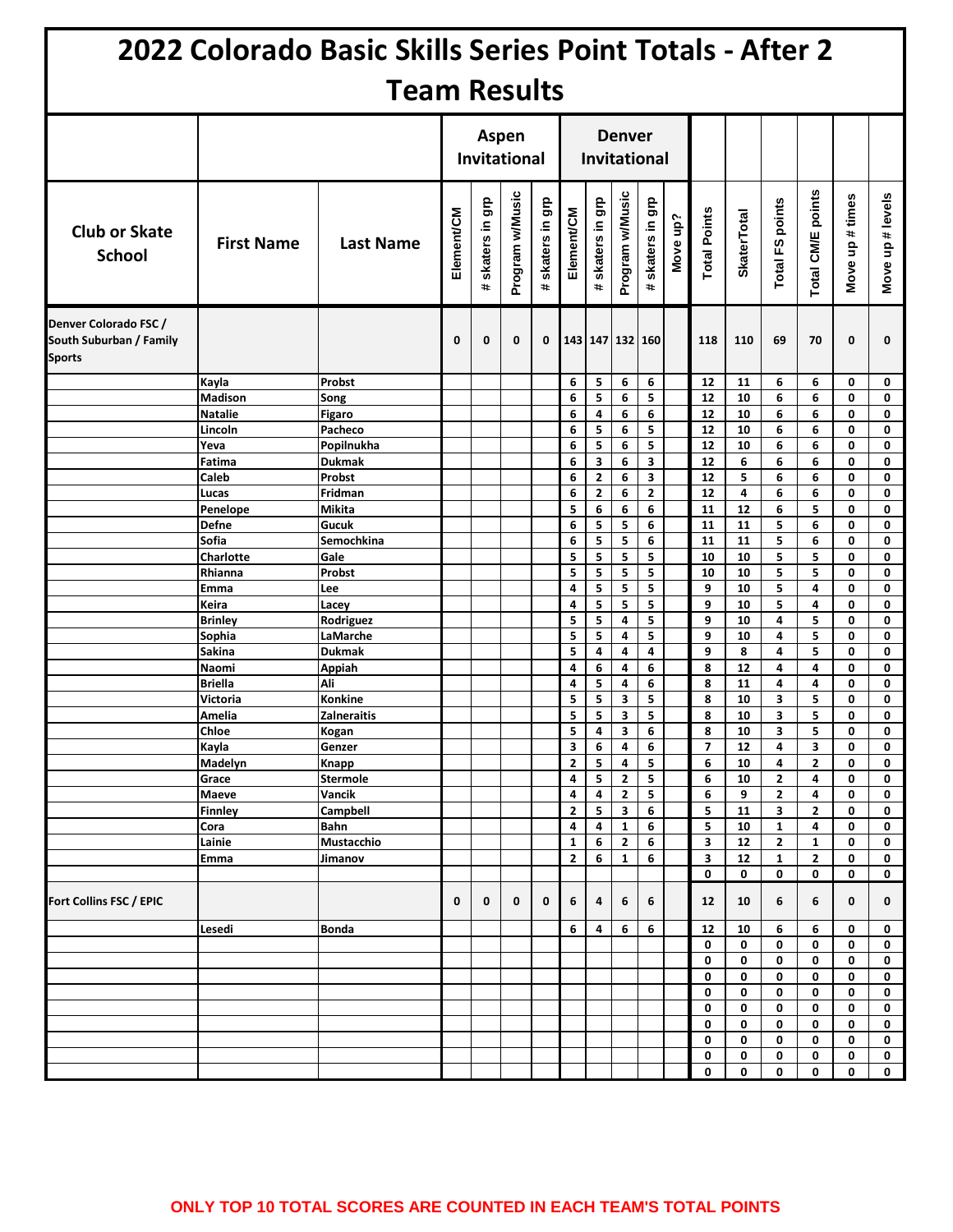|                                                                     |                                                                                                             | 2022 Colorado Basic Skills Series Point Totals - After 2                                                                    |                                           |                                                                                                               |                                           |                                                                            |                                                 |                                                 |                                               |                                      |             |                                                      |                                                                                                                  |                                                             |                                                                        |                                                                      |                                                                                    |
|---------------------------------------------------------------------|-------------------------------------------------------------------------------------------------------------|-----------------------------------------------------------------------------------------------------------------------------|-------------------------------------------|---------------------------------------------------------------------------------------------------------------|-------------------------------------------|----------------------------------------------------------------------------|-------------------------------------------------|-------------------------------------------------|-----------------------------------------------|--------------------------------------|-------------|------------------------------------------------------|------------------------------------------------------------------------------------------------------------------|-------------------------------------------------------------|------------------------------------------------------------------------|----------------------------------------------------------------------|------------------------------------------------------------------------------------|
|                                                                     |                                                                                                             | <b>Team Results</b>                                                                                                         |                                           |                                                                                                               |                                           |                                                                            |                                                 |                                                 |                                               |                                      |             |                                                      |                                                                                                                  |                                                             |                                                                        |                                                                      |                                                                                    |
|                                                                     |                                                                                                             |                                                                                                                             | Aspen<br><b>Invitational</b>              |                                                                                                               |                                           | <b>Denver</b><br><b>Invitational</b>                                       |                                                 |                                                 |                                               |                                      |             |                                                      |                                                                                                                  |                                                             |                                                                        |                                                                      |                                                                                    |
| <b>Club or Skate</b><br><b>School</b>                               | <b>First Name</b>                                                                                           | <b>Last Name</b>                                                                                                            | Element/CM                                | skaters in grp<br>$\pm$                                                                                       | Program w/Music                           | # skaters in grp                                                           | Element/CM                                      | skaters in grp<br>$\ddot{\phantom{1}}$          | Program w/Music                               | ទី<br>ត<br>skaters in<br>$\ddot{}$   | Move up?    | <b>Total Points</b>                                  | <b>SkaterTotal</b>                                                                                               | Total FS points                                             | Total CM/E points                                                      | Move up # times                                                      | Move up # levels                                                                   |
| Lace Em Up Skating / Big<br>Bear Ice Arena / Foothills<br>Ice Arena |                                                                                                             |                                                                                                                             | 34                                        | 18                                                                                                            | 35                                        | 27                                                                         | 17                                              | 20                                              | 13                                            | 24                                   |             | 135                                                  | 108                                                                                                              | 59                                                          | 63                                                                     | 3                                                                    | 8                                                                                  |
|                                                                     | Isabelle<br>Ragnar<br>Mila<br>Ashley<br>Pletcher<br>Georgia<br><b>Madison</b><br>Isabella<br>Syndey<br>Izzy | Tesalona<br>Mahlum<br>Maldonado<br>Westmark<br>Madelynn<br>Cambilargiu<br>Pletcher<br>Maldonado<br><b>Chivers</b><br>Gulick | 6<br>5<br>4<br>3<br>6<br>6<br>4<br>3<br>3 | $\mathbf{2}$<br>$\mathbf{2}$<br>5<br>$\mathbf{1}$<br>$\overline{2}$<br>3<br>3<br>$\mathbf{1}$<br>$\mathbf{1}$ | 6<br>5<br>4<br>3<br>6<br>6<br>5<br>3<br>3 | 5<br>6<br>4<br>$\mathbf{1}$<br>6<br>4<br>4<br>$\mathbf{1}$<br>$\mathbf{1}$ | 6<br>5<br>3<br>$\mathbf{2}$<br>4                | 6<br>$\mathbf{2}$<br>4<br>5<br>5                | 5<br>5<br>$\mathbf{2}$<br>2<br>$\overline{2}$ | 6<br>$\mathbf{2}$<br>6<br>5<br>5     | Υ<br>Y<br>Υ | 23<br>23<br>13<br>13<br>12<br>12<br>9<br>9<br>6<br>6 | 19<br>12<br>19<br>12<br>8<br>$\overline{7}$<br>10<br>$\overline{7}$<br>$\overline{\mathbf{2}}$<br>$\overline{2}$ | 11<br>10<br>6<br>5<br>6<br>6<br>$\mathbf{2}$<br>5<br>3<br>3 | 12<br>10<br>$\overline{\mathbf{z}}$<br>5<br>6<br>6<br>4<br>4<br>3<br>3 | 0<br>$\mathbf{1}$<br>0<br>$\mathbf{1}$<br>0<br>0<br>1<br>0<br>0<br>0 | 0<br>$\overline{2}$<br>0<br>$\overline{2}$<br>0<br>0<br>4<br>0<br>$\mathbf 0$<br>0 |
| Mountain Edge SC / The<br>Edge                                      | Paxton                                                                                                      | Cook                                                                                                                        | 0                                         | 0                                                                                                             | 0                                         | $\mathbf 0$                                                                | 3<br>0                                          | 4<br>0                                          | $\mathbf{2}$<br>0                             | 6<br>0                               |             | 5<br>0<br>$\mathbf 0$<br>0                           | 10<br>0<br>$\mathbf{0}$<br>0                                                                                     | $\mathbf{2}$<br>0<br>$\mathbf{0}$<br>0                      | 3<br>$\mathbf{0}$<br>$\mathbf{0}$<br>0                                 | 0<br>0<br>0<br>0                                                     | 0<br>0<br>0<br>0                                                                   |
|                                                                     |                                                                                                             |                                                                                                                             |                                           |                                                                                                               |                                           |                                                                            |                                                 |                                                 |                                               |                                      |             | 0<br>0<br>0<br>0<br>0<br>0<br>0<br>0                 | 0<br>0<br>0<br>0<br>0<br>0<br>0<br>0                                                                             | 0<br>0<br>0<br>0<br>0<br>0<br>0<br>0                        | 0<br>0<br>0<br>0<br>0<br>0<br>0<br>0                                   | 0<br>0<br>0<br>0<br>0<br>0<br>0<br>0                                 | 0<br>0<br>0<br>0<br>0<br>0<br>0<br>0                                               |
| <b>Mountain View SC/</b><br><b>Greeley Ice Haus</b>                 |                                                                                                             |                                                                                                                             | 0                                         | 0                                                                                                             | 0                                         | $\mathbf 0$                                                                | 37                                              | 37                                              | 40                                            | 37                                   |             | 0<br>77                                              | 0<br>74                                                                                                          | 0<br>40                                                     | 0<br>37                                                                | 0<br>0                                                               | 0<br>0                                                                             |
|                                                                     | Adlyn<br>Ava<br>Ziva<br>Allison<br>Ava<br>Raia<br>Reagan<br>Queenie                                         | <b>Mills</b><br><b>Evans</b><br>LeRoy<br>Guzman<br><b>Rutenbeck</b><br><b>Buxman</b><br>Mitchell<br><b>Zheng</b>            |                                           |                                                                                                               |                                           |                                                                            | 5<br>6<br>6<br>$\mathbf{1}$<br>6<br>3<br>5<br>5 | $\mathbf{2}$<br>5<br>6<br>6<br>5<br>5<br>5<br>3 | 5<br>6<br>6<br>3<br>5<br>6<br>4<br>5          | 3<br>5<br>5<br>5<br>5<br>5<br>6<br>3 |             | 10<br>12<br>12<br>4<br>11<br>9<br>9<br>10<br>0<br>0  | 5<br>10<br>11<br>11<br>10<br>10<br>11<br>6<br>0<br>0                                                             | 5<br>6<br>6<br>3<br>5<br>6<br>4<br>5<br>0<br>0              | 5<br>6<br>6<br>$\mathbf{1}$<br>6<br>3<br>5<br>5<br>0<br>0              | 0<br>0<br>0<br>0<br>0<br>0<br>0<br>0<br>0<br>0                       | 0<br>0<br>0<br>0<br>0<br>0<br>0<br>0<br>0<br>0                                     |
| <b>Pueblo FSC / Pueblo Skating</b><br>Academy / Pueblo Ice<br>Arena |                                                                                                             |                                                                                                                             | 0                                         | 0                                                                                                             | 0                                         | 0                                                                          | 10                                              | 14                                              | 8                                             | 17                                   |             | 0                                                    | 0                                                                                                                | 0                                                           | 0                                                                      | 0                                                                    | 0                                                                                  |
|                                                                     | Jaliane<br>Alessia<br>Makayla                                                                               | Gonzalez<br><b>Stout</b><br>Korte                                                                                           |                                           |                                                                                                               |                                           |                                                                            | $\mathbf{2}$<br>5<br>3                          | 5<br>4<br>5                                     | 4<br>3<br>$\mathbf{1}$                        | 5<br>6<br>6                          |             | 6<br>8<br>4<br>0<br>0                                | 10<br>10<br>11<br>0<br>0                                                                                         | 4<br>3<br>$\mathbf{1}$<br>0<br>0                            | $\overline{2}$<br>5<br>3<br>0<br>0                                     | 0<br>0<br>0<br>0<br>0                                                | 0<br>0<br>0<br>0<br>0                                                              |
|                                                                     |                                                                                                             |                                                                                                                             |                                           |                                                                                                               |                                           |                                                                            |                                                 |                                                 |                                               |                                      |             | 0<br>0<br>0<br>0<br>0                                | 0<br>0<br>0<br>0<br>0                                                                                            | 0<br>0<br>0<br>0<br>0                                       | 0<br>0<br>0<br>0<br>0                                                  | 0<br>0<br>0<br>0<br>0                                                | 0<br>0<br>0<br>0<br>0                                                              |

**ONLY TOP 10 TOTAL SCORES ARE COUNTED IN EACH TEAM'S TOTAL POINTS**